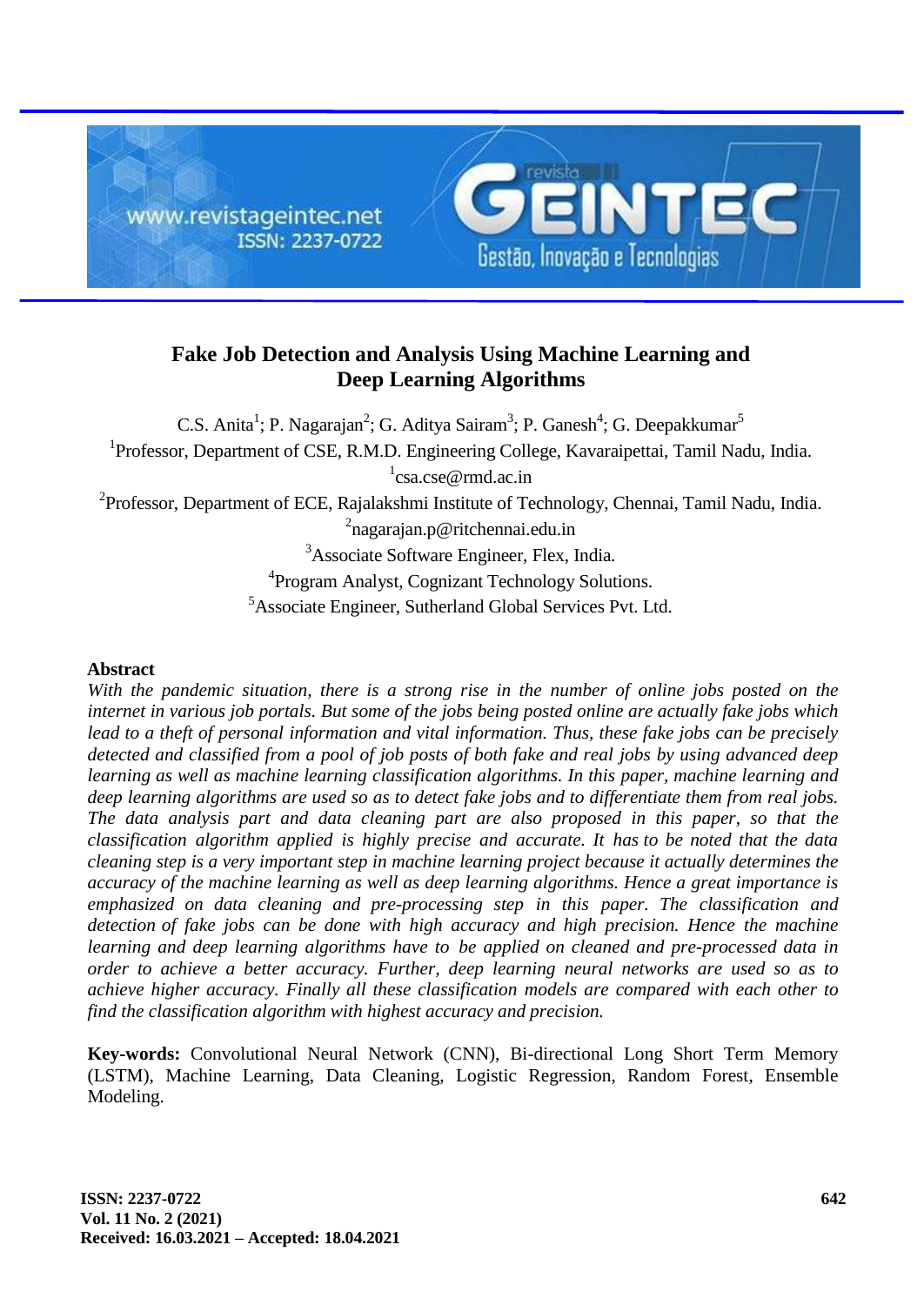#### **1. Introduction**

The growth of the internet has made the process of recruitment a far easier process. In addition to this the current pandemic has also played a major role towards the shift in trend of job recruitment these days. Online recruitment has paved the way to more candidates along with streamlined processes and has served a great purpose in bridging the gap between the recruiters and the potential candidates. Candidates can now apply to a large number of jobs according to their specialization on the internet with just the click of a button. Businesses use various internet-based solutions with the help of E-recruitment [10]. Online recruitment helps users to expand their job search and to recruit the most qualified candidates. This helps them to reach out to qualified candidates from all over the world. When online recruitment is relied on the client ends up in hiring the best candidate. Social media like Facebook and LinkedIn is used to learn more about candidates. Various tools such as pre-employment screening, personality assessment and testing for screening the candidates allows companies to select the qualified candidates, and thereby improve the efficiency. This process of course has minimal human intervention. The online recruitment is cost effective advantage in terms of communication.

But some of these jobs being posted are not actual jobs but just fake jobs set as traps to steal potential data. When candidates apply for these jobs the potential information is stolen or in some cases, their laptops are hacked to steal vital information. Cybercriminals pool the victim's information and sell their data on the dark web for the use of others or use it even after years. With proper dataset, and good amount of analysis and cleaning, and with the proper application of machine learning and deep learning algorithms, these fake jobs can be identified and data theft can be prevented.

### **2. Related Work**

There is a number of works on the detection of fake jobs as well as in related topics such as detection of fake news [5][4] and spam mails. Most of these papers use machine learning algorithms for detection offake jobs from a pool of real jobs. Some of the common methodology used in various research papers for the detection of fake jobs are:

- Using publicly available dataset for the detection of fake jobs[3].
- Using machine learning algorithms in order to classify the fake jobs and real jobs from a pool of job posts[1][2].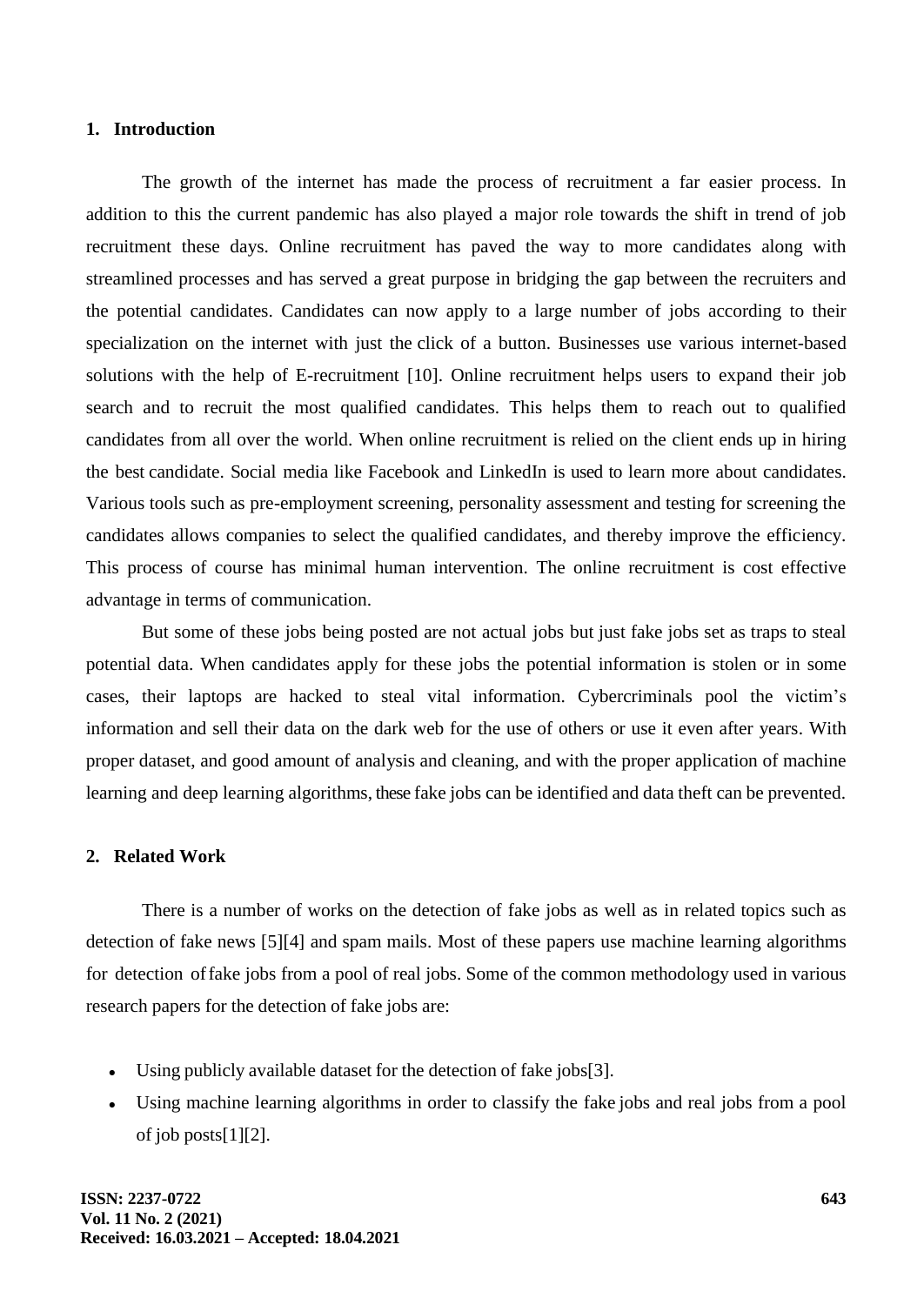- Using ensemble classification modeling to increase the accuracy of machine learning algorithms[2].
- Semantic analysis of textual data is done for relation bridging and to analyze data for fake jobs[8] as well as fake news[7].
- Using N-gram analysis for the detection of and classification of catagorical data.[6]
- Semantic analysis and natural language processing is used for feature extraction of textual data and to increase the efficiency [8].
- Using complex classification algorithms such as the XGBoost algorithm for getting a higher accuracy of classification[9]

# **3. Technical Work**

## **3.1 Data Collection**

We have trained and tested the dataset obtained from Kaggle as well as from the University of Aegon in order to detect the fake jobs. The data we have collected consists of 17 columns and nearly 18000 rows of textual data as well as numerical data for training and testing the machine learning and deep learning algorithms. These columns are related to the headings and the data present in various job posts being posted in online job hiring sites such as internshala, naukri, etc. These data give a complete image of how the job is being posted online. Figure 1 shows the sample data being collected.

| job id | ltitle<br>location                                                                         |               | departmen salary rang company pdescription requiremer benefits - felecommunas compa has questi-employme required e required e industry |   |             |                                                  |                                           | function                                         | fraudulent |
|--------|--------------------------------------------------------------------------------------------|---------------|----------------------------------------------------------------------------------------------------------------------------------------|---|-------------|--------------------------------------------------|-------------------------------------------|--------------------------------------------------|------------|
|        | 1 Marketing IUS, NY, Nei Marketing                                                         |               | We're Food Food52, a f. Experience with conter                                                                                         |   | 8 Other     | Internship                                       |                                           | Marketing                                        |            |
|        | 2 Customer SNZ, , Auckli Success                                                           |               | 90 Seconds Organised - What we er What you v                                                                                           |   |             | 0 Full-time Not Applicable                       |                                           | Marketing : Customer S                           |            |
|        | 3 Commissio US, IA, Wever                                                                  |               | Valor Servi Our dient, Implement pre-commi                                                                                             |   |             |                                                  |                                           |                                                  |            |
|        | 4 Account Ex-US, DC, Wa Sales                                                              |               | Our passior THE COMP/ EDUCATION Our culture                                                                                            |   | 0 Full-time |                                                  | Mid-Senior Bachelor's I Computer 5 Sales  |                                                  |            |
|        | 5 Bill Review US, FL, Fort Worth                                                           |               | SpotSource JOB TITLE: I QUALIFICA' Full Benefit                                                                                        |   | 1 Full-time |                                                  |                                           | Mid-Senior Bachelor's I Hospital & i Health Care |            |
|        | 6 Accounting US, MD,                                                                       |               | Job OverviewApex is an environme.                                                                                                      |   |             |                                                  |                                           |                                                  |            |
|        | 7 Head of Coi DE, BE, Berl ANDROIDPI 20000-2800 Founded in Your Respo Your Know-Your Benef |               |                                                                                                                                        |   | 1 Full-time |                                                  |                                           | Mid-Senior Master's DeOnline MecManageme         |            |
|        | 8 Lead Guest US, CA, San Francisco                                                         |               | Airenvy's n Who is Aire Experience Competitiv                                                                                          |   |             |                                                  |                                           |                                                  |            |
|        | 9 HP BSM SM US, FL, Pensacola                                                              |               | Solutions3 Implement MUST BE A US CITIZEN.                                                                                             |   | 1 Full-time | Associate                                        |                                           | Information Technolog                            |            |
|        | 10 Customer S US, AZ, Phoenix                                                              |               | Novitex En: The Custon Minimum Requiremen                                                                                              |   | 0 Part-time |                                                  |                                           | Entry level High Schoo Financial ScCustomer S    |            |
|        | 11 ASP.net De US, NJ, Jersey City                                                          | 100000-120000 | Position:#Position:#Benefits+F                                                                                                         |   | 0 Full-time |                                                  |                                           | Mid-Senior Bachelor's Einformation information   |            |
|        | 12 Talent Sour GB, LND, Lo HR                                                              |               | Want to bu TransferWi We're look You will joi                                                                                          |   |             |                                                  |                                           |                                                  |            |
|        | 13 Application US, CT, Stamford                                                            |               | Novitex En: The Applic: Requirements:4 ~ 5 yes                                                                                         |   | 0 Full-time |                                                  |                                           | Associate Bachelor's I Manageme Information      |            |
|        | 14 Installers US, FL, Orlando                                                              |               | Growing ev Event Indu: Valid driver's license, S-                                                                                      | o | 1 Full-time |                                                  | Not Applica Unspecifier Events Serv Other |                                                  |            |
|        | 15 Account Ex-AU, NSW, S Sales                                                             |               | Adthena is Are you int You'll need in return w.                                                                                        | n | 0 Full-time |                                                  | Associate Bachelor's Hinternet Sales      |                                                  |            |
|        | 16 VP of Sales 5G, 01, Sing Sales                                                          |               | 120000-150 Jungle Ven About Vaul Key Superp Basic: SGD:                                                                                |   | 1 Full-time |                                                  | Executive Bachelor's IFacilities ScSales  |                                                  |            |
|        | 17 Hands-On CIL, Tel Avii R&D                                                              |               | At HoneyB: We are lool Previous experience in                                                                                          |   | 0 Full-time | Mid-Senior level                                 | Internet                                  | Engineering                                      |            |
|        | 18 Southend-r GB, SOS, Southend-on-Sea                                                     |               | Established Governmer 16-18 year (Career pros-                                                                                         |   |             |                                                  |                                           |                                                  |            |
|        | 19 Visual Desi US, NY, New York                                                            |               | Kettle is an Kettle is hiring a Visual Designer IIc                                                                                    |   |             |                                                  |                                           |                                                  |            |
|        | 20 Process Cor US, PA, USA Northeast                                                       |               | We Provide Experience Must have 5 or more ye                                                                                           |   | 0 Full-time |                                                  |                                           |                                                  |            |
|        | 21 Marketing - US, TX, Austin                                                              |               | IntelliBrigh IntelliBrigh Job RequirementsAssit                                                                                        |   |             |                                                  |                                           | Marketing                                        |            |
|        | 22 Front End CNZ, N, Auckland                                                              |               | Frustrated . Want to be You will mc You will be                                                                                        |   | 0 Full-time |                                                  |                                           | Mid-Senior Master's Dr Consumer (Engineering     |            |
|        | 23 Engagemer AF<br>Engagement                                                              |               | Unstream's The nositio Requireme Salary &am.                                                                                           |   |             | Full-time Mid-Senior Barbelor's (Telecommi Sales |                                           |                                                  |            |

Fig. 1 - Different Columns Present in the Dataset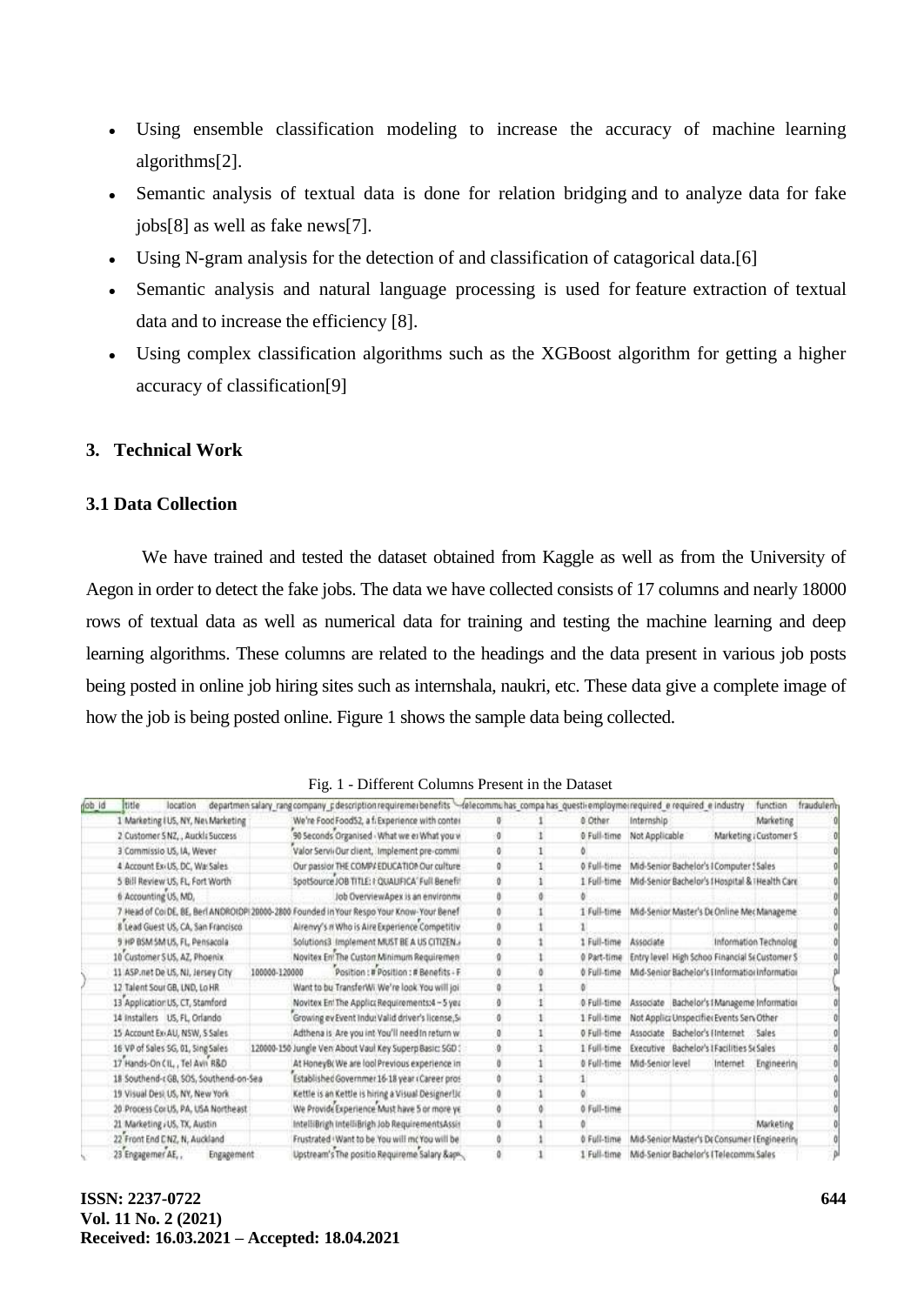| $0$ ut[1]: |                         | envourn<br>job_id | title                                              | location                   | department                | salary range | company profile                                                      | description                                                        | requirements                                                | benefits                                                                         | telecommuting    | has |
|------------|-------------------------|-------------------|----------------------------------------------------|----------------------------|---------------------------|--------------|----------------------------------------------------------------------|--------------------------------------------------------------------|-------------------------------------------------------------|----------------------------------------------------------------------------------|------------------|-----|
|            | 0                       |                   | Marketing<br>Intern                                | US, NY,<br>New York        | Marketing                 | NaN          | We're Food52.<br>and we've<br>created a<br>groundbreakl              | Food52, a fast-<br>growing, James Beard<br>Award-winn              | Experience with content<br>management systems a<br>m.       | <b>SCHOOL</b><br>NaN                                                             | O                |     |
|            | 1                       |                   | Customer<br>Service - Cloud<br>Video<br>Production | san dia<br>NZ.<br>Auckland | Success                   | NaN          | 90 Seconds, the<br>worlds Cloud<br>Video Production<br>$\frac{1}{2}$ | Organised - Focused -<br>Vibrant - Awssome!Do<br>you<br>2008-09-02 | What we expect from<br>you. Your key<br>responsibilit       | What you<br>will get<br>from<br>usThrough<br>being part<br>01                    | $\boldsymbol{0}$ |     |
|            | $\overline{\mathbf{z}}$ |                   | Commissioning<br>Machinery<br>Assistant<br>(CMA)   | US. IA.<br>Wever           | NaN                       | NaN          | Valor Services<br>provides<br>Workforce<br>Solutions th              | Our client, located in<br>Houston, is actively<br>se.              | Implement pre-<br>commissioning and<br>commissioning        | NaN                                                                              | O                |     |
|            | 3                       | $\hat{4}$         | Account<br>Executive -<br>Washington<br>DC         | US, DC,<br>Washington      | 88559<br>Sales<br>1120531 | NaN          | Our passion for<br>improving quality<br>of life thro                 | THE COMPANY: ESR<br>- Environmental<br>Systems Rese                | EDUCATION: Bachelor's<br>or Master's in GIS.<br>busi        | Our<br>culture is<br>anything<br>but<br>corporate<br>$-$ we have<br>$\mathbf{r}$ | 0                |     |
|            | 4                       | 5                 | <b>Bill Review</b><br>Manager                      | US. FL.<br>Fort Worth      | NaN                       | NaN          | SpotSource<br>Solutions LLC is a<br>Global Human<br>Cap              | JOB TITLE:<br>Itemization Review<br>ManagerLOCATION                | <b>QUALIFICATIONS:RN</b><br>license in the State of<br>Теха | m<br>Full<br>Benefits<br>Offered                                                 | O                |     |

### **3.2 Data Analysis**

Once the data is collected, data analysis has to be done in order to have an insight about the data we are dealing with. The python modules and libraries such as pandas, numpy, matplotlib and seaborn helps us to get a visual insight of the distribution of the data and provides a basic insight about the real jobs and fake jobs. From the analysis phase, we get an image of how unclean our data is and hence it requires data cleaning. Figure 2 shows the data analysis phase. Figure 2(a) shows the number of fake jobs and real jobs in the dataset. Figure 2(b) shows the number of characters used in fake and real jobs. Figure 2(c) shows the distribution of columns such as employment type, required experience and required education asked in real and fake jobs.



Fig. 2(a) - Number of Fake Jobs and Real Jobs in the Dataset X-axis: Classification of fake and real jobs; Y-axis: Number of fake and real jobs.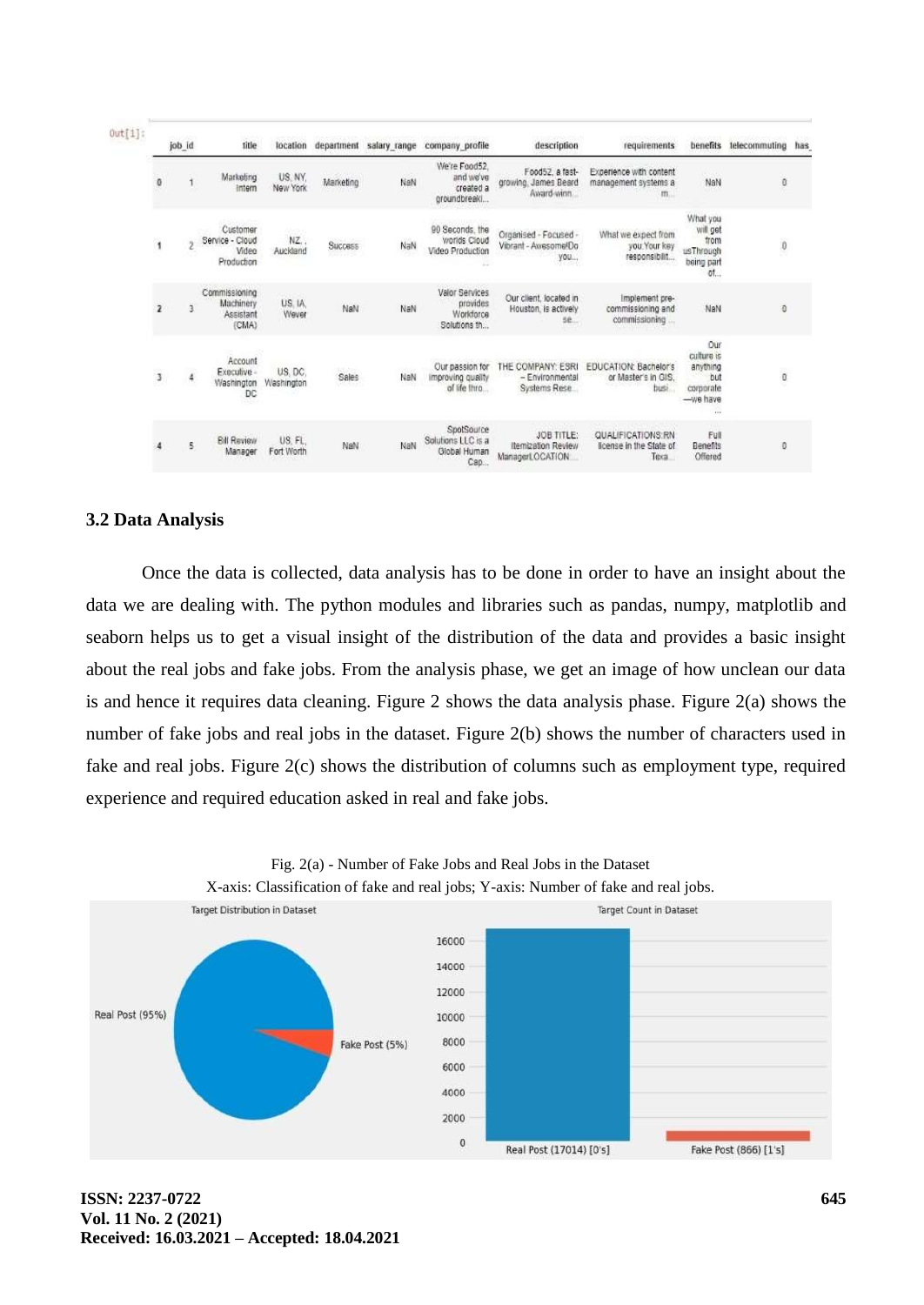

Fig. 2(b) - Number of Characters Being Used in Fake Jobs and Real Jobs X- axis: Number of characters; Y axis: Number of jobs that uses the number of characters

Fig. 2(c) - Distribution of Columns such as Employment Type, Required Experience and Required Education n Real and Fake Jobs

X-axis: fake and real jobs as green and red respectively; Y-Axis: Number of posts with that particular distribution



### **3.3 Data Cleaning and Preprocessing**

After the data analysis is performed on the obtained data, we get that there are a lot of null values and textual data which needs to be cleaned. Hence we first have a look at all the null values present in each column and remove the columns which have a large number of null values. After this we check for stopwords. Stopwords are all the unnecessary words which do not contribute for the detection of fake jobs. Figure 3 shows the cleaned data. The graph shows the distribution of unigrams and bigrams in the cleaned dataset. The graph to the left show unigrams and the graph to the right show the bigrams.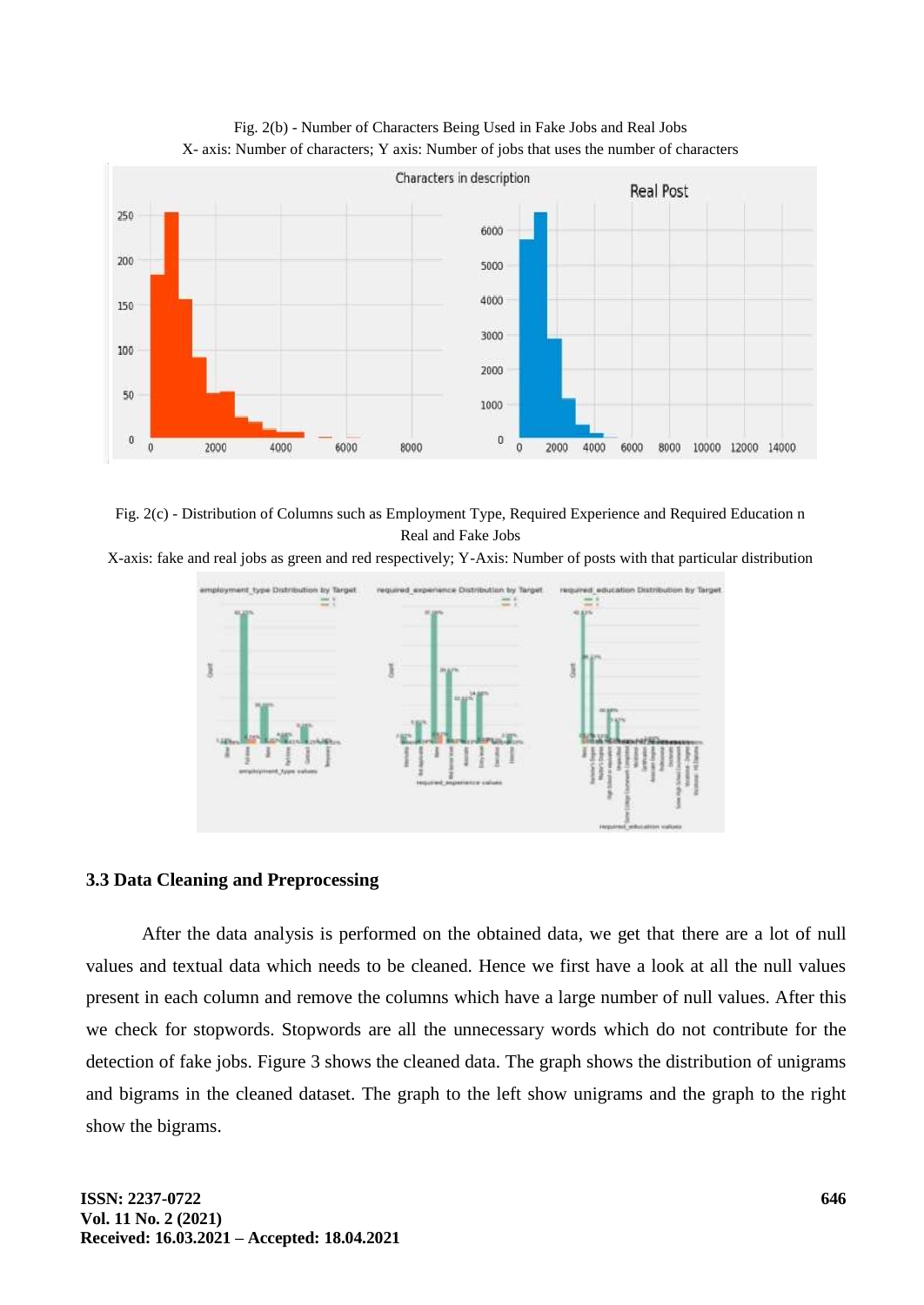

Fig. 3 - Cleaned Data-. X-axis: Number of Unigrams and Bigrams; Y-axis: The Unigrams and Bigrams

Once the stop words are removed from the data, all the textual data are combined together into a single column so that it is in a form suitable for the application of machine learning as well as deep learning algorithms. All the data cleaning process are done using the python libraries such as pandas and NLP packages such as textblob.

### **3.4 Application of Classification Algorithms**

Once the data is clean and processed, the machine learning and deep learning algorithms can be applied for the detection of fake jobs.

### **3.5 Application of Logistic Regression**

Logistic regression is the simplest, easy to understand machine learning classification algorithm. The logistic regression algorithm is applied on the cleaned data and the accuracy and the efficacy of the algorithm is recorded.

#### **3.6 Application of K-Nearest Neighbor (KNN) Algorithm**

The KNN algorithm is a simple supervised machine learning algorithm used for both classification and regression problems. This algorithm analyzes the data and prediction is based on the distance between the query example and current example of the data.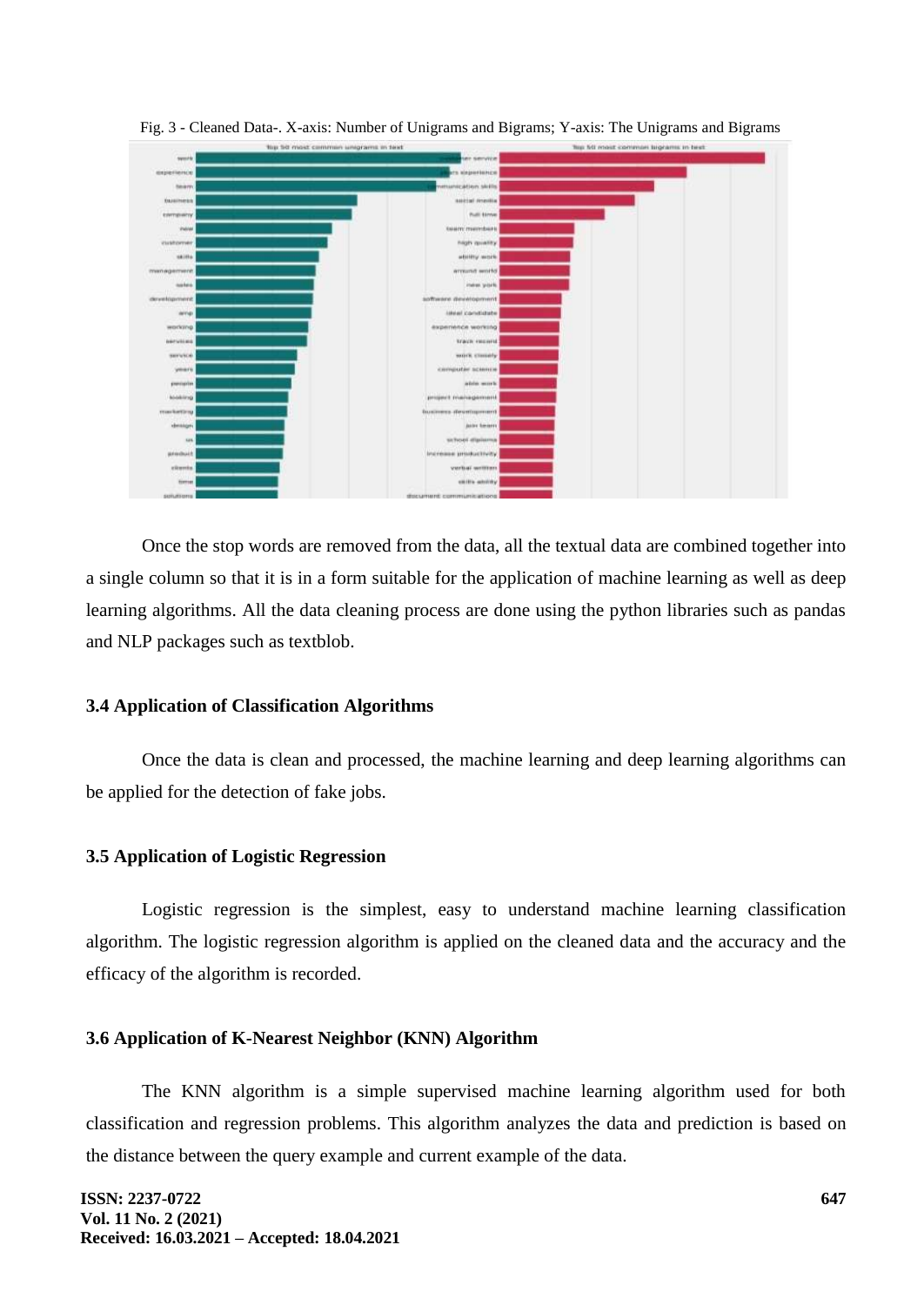#### **3.7 Application of Random Forest Algorithm**

Random forest is a supervised learning algorithm which builds an ensemble of decision trees. The concept of bagging is that combination of learning modules increases the overall result. Thus random forest algorithm is applied and the results are recorded.

#### **3.8 Application of Deep Learning Algorithm (Bi-LSTM)**

The Bi-direction LSTM is a highly accurate sequence processing model that consists of two LSTMs. Input is taken in the forward direction by one LSTM and the other LSTM takes the input in the backward direction. The amount of information available to the network is increased, and hence the accuracy is also increased.

LSTM networks are a type of recurrent neural network that is used in various domains such as machine transition, speech recognition and more.

### **4. Results and Discussion**

#### **4.1 Evaluation and Comparison of Machine Learning and Deep Learning Models**

Once the machine learning and deep learning algorithms are applied, we have to evaluate and compare so as to determine the best model for the classification of fake jobs from a pool of job posts. The classification reports of all the used models are printed in order to get a basic insight of the accuracy and efficiency of various models used. Figure  $4(a)$ , $4(b)$ , $4(c)$  and  $4(d)$  shows the classification reports of the various algorithms.

|  | Fig. 4(a) - Classification Report of KNN Algorithm |  |
|--|----------------------------------------------------|--|
|  |                                                    |  |

|  | In [41]: print("classification report of KNN algorithm.")<br>print(classification_report(y_test,pred_2)) |   |           |      |                 |         |  |  |  |
|--|----------------------------------------------------------------------------------------------------------|---|-----------|------|-----------------|---------|--|--|--|
|  | classification report of KNN algorithm.                                                                  |   |           |      |                 |         |  |  |  |
|  |                                                                                                          |   | precision |      | recall fi-score | support |  |  |  |
|  |                                                                                                          | 8 | 0.97      | 8.99 | 0.98            | 3423    |  |  |  |
|  |                                                                                                          |   | 0.68      | 8.42 | 0.52            | 153     |  |  |  |
|  | accuracy                                                                                                 |   |           |      | 0.97            | 3576    |  |  |  |
|  | macro avg                                                                                                |   | 0.83      | 8.70 | 0.75            | 3576    |  |  |  |
|  | weighted avg                                                                                             |   | 0.96      | 0.97 | 0.96            | 3576    |  |  |  |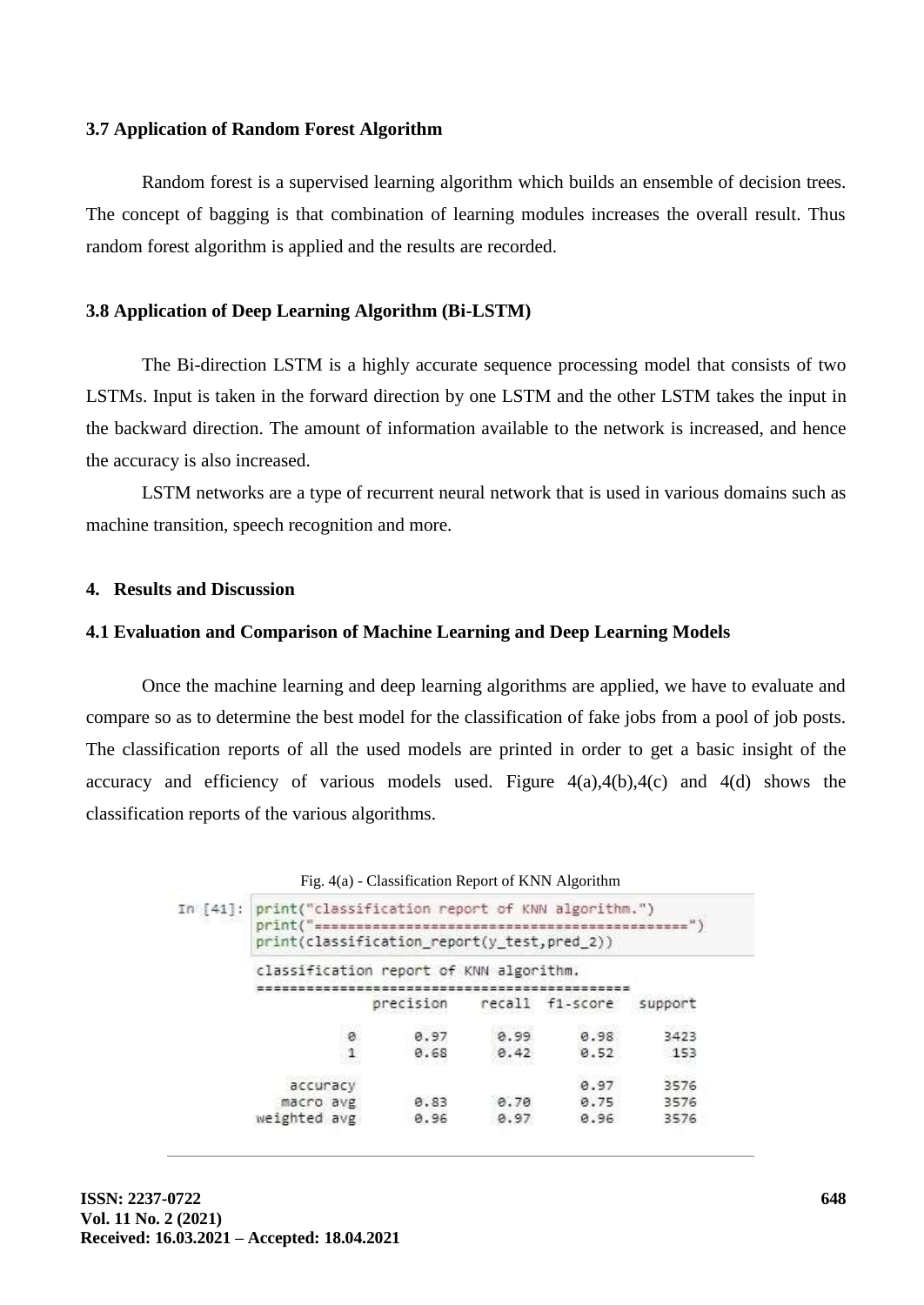| In [42]: print("classification report of Random Forest algorithm.")<br>print("sessassessassessassessassessassessassessass")<br>print(classification report(y test, pred 4)) |                                   |      |      |      |  |  |  |  |
|-----------------------------------------------------------------------------------------------------------------------------------------------------------------------------|-----------------------------------|------|------|------|--|--|--|--|
| classification report of Random Forest algorithm.                                                                                                                           |                                   |      |      |      |  |  |  |  |
|                                                                                                                                                                             | precision recall f1-score support |      |      |      |  |  |  |  |
| ø                                                                                                                                                                           | 0.98                              | 1.00 | 0.99 | 3423 |  |  |  |  |
|                                                                                                                                                                             | 0.86                              | 0.50 | 0.63 | 153  |  |  |  |  |
| accuracy                                                                                                                                                                    |                                   |      | 0.98 | 3576 |  |  |  |  |
| macro avg                                                                                                                                                                   | 0.92                              | 8.75 | 0.81 | 3576 |  |  |  |  |
| weighted avg                                                                                                                                                                | 0.97                              | 0.98 | 0.97 | 3576 |  |  |  |  |

Fig. 4(c) - Classification Report of Logistic Regression

| classification report of logistic regression. |              |              |                      |                      |
|-----------------------------------------------|--------------|--------------|----------------------|----------------------|
|                                               | precision    |              | recall f1-score      | support              |
| ø<br>1                                        | 8.96<br>0.67 | 1.00<br>0.03 | 0.98<br>0.05         | 3423<br>153          |
| accuracy<br>macro avg<br>weighted avg         | 0.81<br>0.95 | 0.51<br>0.96 | 0.96<br>0.51<br>0.94 | 3576<br>3576<br>3576 |

Fig. 4(d) - Classification Report of Bi-LSTM Neural Network

| classification report of bi-LSTM neural network. |           |      |                 |         |  |  |  |  |
|--------------------------------------------------|-----------|------|-----------------|---------|--|--|--|--|
|                                                  | precision |      | recall f1-score | support |  |  |  |  |
| ø                                                | 0.98      | 0.99 | 0.99            | 3414    |  |  |  |  |
| 1                                                | 0.82      | 0.64 | 0.72            | 162     |  |  |  |  |
| accuracy                                         |           |      | 0.98            | 3576    |  |  |  |  |
| macro avg                                        | 0.90      | 0.81 | 0.85            | 3576    |  |  |  |  |
| weighted avg                                     | 0.98      | 0.98 | 0.98            | 3576    |  |  |  |  |

Fig. 5 - Accuracy Comparison of Various Algorithms





p.